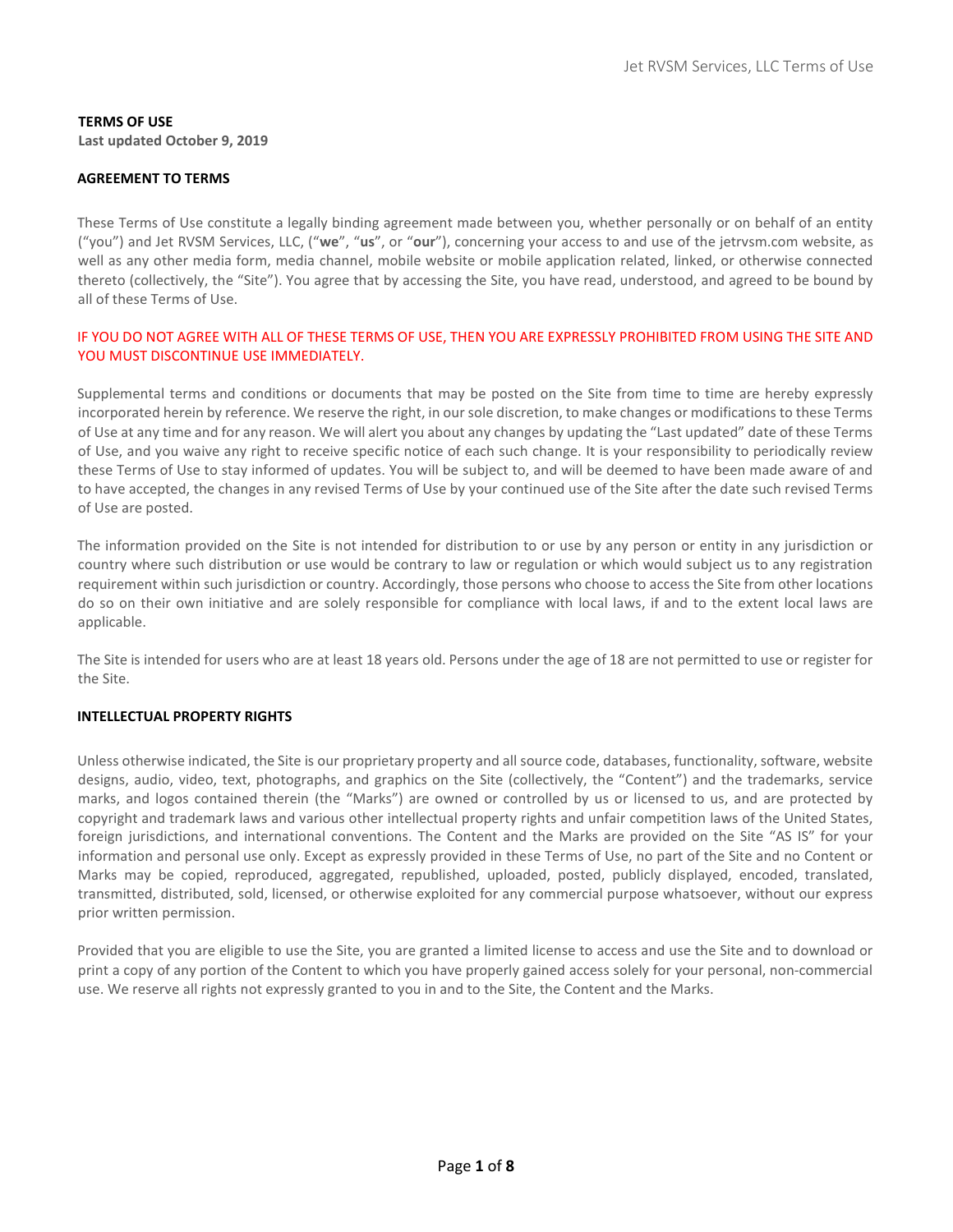## USER REPRESENTATIONS

By using the Site, you represent and warrant that: (1) all registration, certification, medical, qualification, training or other required information you submit will be true, accurate, current, and complete; (2) you will maintain the accuracy of such information and promptly update such information as necessary; (3) you have the legal capacity and you agree to comply with these Terms of Use; (4) you are not a minor in the jurisdiction in which you reside; (5) you will not access the Site through automated or non-human means, whether through a bot, script, or otherwise; (6) you will not use the Site for any illegal or unauthorized purpose; and (7) your use of the Site will not violate any applicable law or regulation.

If you provide any information that is untrue, inaccurate, not current, or incomplete, we have the right to suspend or terminate your account and refuse any and all current or future use of the Site (or any portion thereof).

## USER REGISTRATION

You may be required to register with the Site. You agree to keep your password confidential and will be responsible for all use of your account and password. We reserve the right to remove, reclaim, or change a username you select if we determine, in our sole discretion, that such username is inappropriate, obscene, or otherwise objectionable.

## PROHIBITED ACTIVITIES

You may not access or use the Site for any purpose other than that for which we make the Site available. The Site may not be used in connection with any commercial endeavors except those that are specifically enabled by the Site and for which each transaction is completed using the Site, or otherwise endorsed or approved by us.

As a user of the Site, you agree not to:

- 1. Systematically retrieve data or other content from the Site to create or compile, directly or indirectly, a collection, compilation, database, or directory without written permission from us.
- 2. Make any unauthorized use of the Site, including collecting usernames and/or email addresses of users by electronic or other means for the purpose of sending unsolicited email, or creating user accounts by automated means or under false pretenses.
- 3. Use a buying agent or purchasing agent to make purchases on the Site.
- 4. Circumvent, disable, or otherwise interfere with security-related features of the Site, including features that prevent or restrict the use or copying of any Content or enforce limitations on the use of the Site and/or the Content contained therein.
- 5. Engage in unauthorized framing of or linking to the Site.
- 6. Trick, defraud, or mislead us and other users, especially in any attempt to learn sensitive account information such as user passwords.
- 7. Make improper use of our support services or submit false reports of abuse or misconduct.
- 8. Engage in any automated use of the system, such as using scripts to send documents, comments or messages, or using any data mining, robots, or similar data gathering and extraction tools.
- 9. Interfere with, disrupt, or create an undue burden on the Site or the networks or services connected to the Site.
- 10. Attempt to impersonate another user or person or use the username of another user.
- 11. Sell or otherwise transfer your profile.
- 12. Use any information obtained from the Site in order to harass, abuse, or harm another person.
- 13. Use the Site as part of any effort to compete with us or otherwise use the Site and/or the Content for any external unauthorized revenue-generating endeavor or commercial enterprise.
- 14. Decipher, decompile, disassemble, or reverse engineer any of the software comprising or in any way making up a part of the Site.
- 15. Attempt to bypass any measures of the Site designed to prevent or restrict access to the Site, or any portion of the Site.
- 16. Harass, annoy, intimidate, or threaten any of our employees or agents engaged in providing any portion of the Site to you.
- 17. Delete the copyright or other proprietary rights notice from any Content.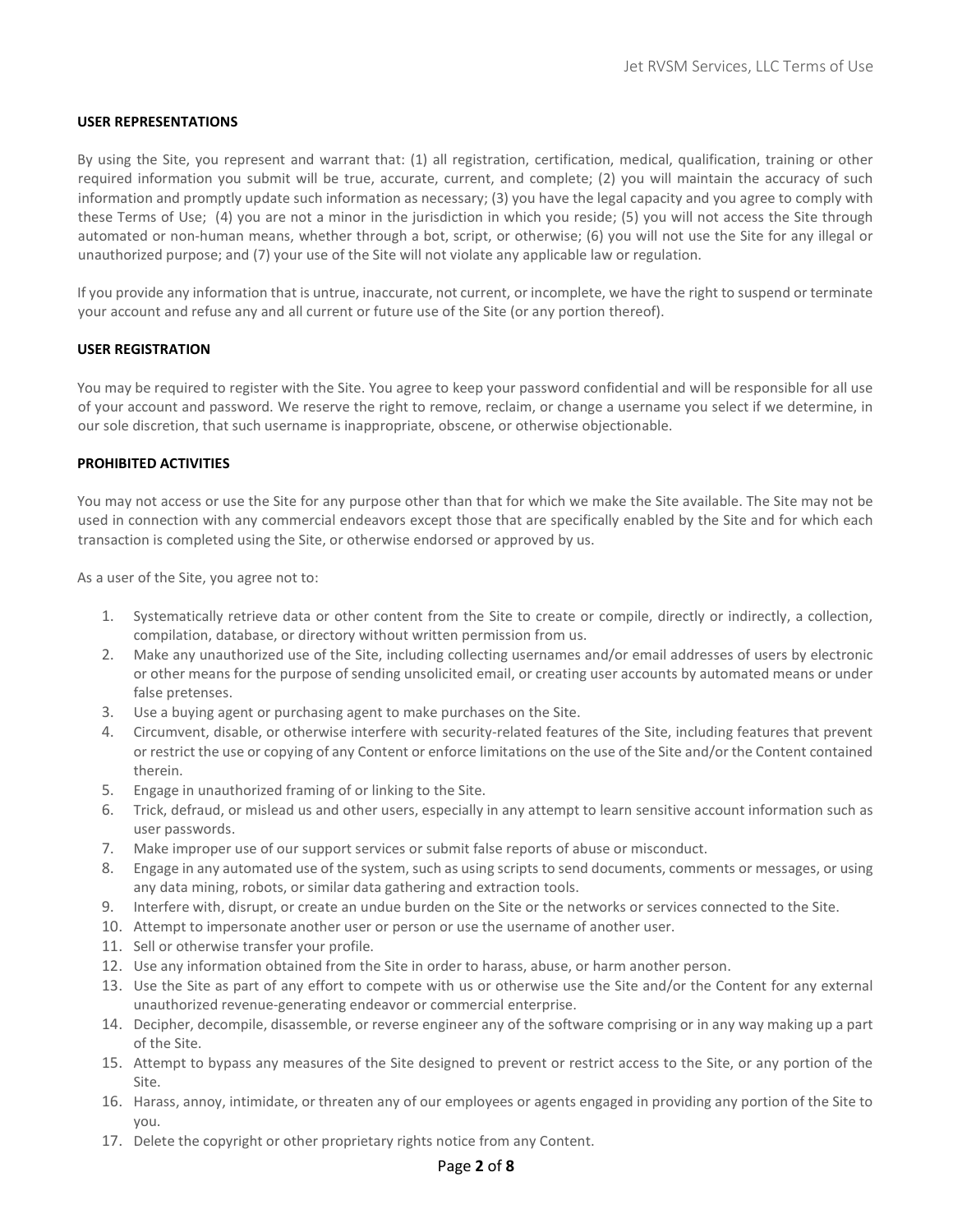- 18. Copy or adapt the Site's software, including but not limited to Flash, PHP, HTML, JavaScript, .Net or other code.
- 19. Upload or transmit (or attempt to upload or to transmit) viruses, Trojan horses, or other material, including excessive use of capital letters and spamming (continuous posting of repetitive text), that interferes with any party's uninterrupted use and enjoyment of the Site or modifies, impairs, disrupts, alters, or interferes with the use, features, functions, operation, or maintenance of the Site.
- 20. Upload or transmit (or attempt to upload or to transmit) any material that acts as a passive or active information collection or transmission mechanism, including without limitation, clear graphics interchange formats ("gifs"), 1×1 pixels, web bugs, cookies, or other similar devices (sometimes referred to as "spyware" or "passive collection mechanisms" or "pcms").
- 21. Except as may be the result of standard search engine or Internet browser usage, use, launch, develop, or distribute any automated system, including without limitation, any spider, robot, cheat utility, scraper, or offline reader that accesses the Site, or using or launching any unauthorized script or other software.
- 22. Use the Site in a manner inconsistent with any applicable local, state or Federal laws, rules, regulations, or regulatory interpretations (including but in no way limited to, United States Title 14 Code of Federal Regulations Part 91; FAA Order 8900.1, and all applicable FAA Advisory Circulars, FAA Chief Counsel Opinions, FAA Letters, etc.)
- 23. Disparage, tarnish, or otherwise harm, in our opinion, us and/or the Site.
- 24. Upload or provide a scan of any license, passport, medical or training certificate, FAA registration, FAA Certificate of Airworthiness, FAA Letter of Authorization, or ANY other document that is NOT a true, accurate, unmodified copy of the current valid original item.
- 25. Make any knowingly false statement or representation orally, in writing or entered within the mobile app regarding qualifications or experience.

#### MOBILE APPLICATION LICENSE

#### Use License

If you access the Site via a mobile application, then we grant you a revocable, non-exclusive, non-transferable, limited right to install and use the mobile application on wireless electronic devices owned or controlled by you, and to access and use the mobile application on such devices strictly in accordance with the terms and conditions of this mobile application license contained in these Terms of Use. You shall not: (1) decompile, reverse engineer, disassemble, attempt to derive the source code of, or decrypt the application; (2) make any modification, adaptation, improvement, enhancement, translation, or derivative work from the application; (3) violate any applicable laws, rules, or regulations in connection with your access or use of the application; (4) remove, alter, or obscure any proprietary notice (including any notice of copyright or trademark) posted by us or the licensors of the application; (5) use the application for any unauthorized revenue generating endeavor, commercial enterprise, or other purpose for which the mobile application is not designed or intended; (6) make the application available over a network or other environment permitting access or use by multiple devices or users at the same time; (7) use the application for creating a product, service, or software that is, directly or indirectly, competitive with or in any way a substitute for the application; (8) use the application to send automated queries to any website or to send any unsolicited commercial email; or (9) use any proprietary information or any of our interfaces or our other intellectual property in the design, development, manufacture, licensing, or distribution of any applications, accessories, or devices for use with the application.

#### Apple and Android Devices

The following terms apply when you use a mobile application obtained from either Apple TestFlight or the Apple Store (each an "App Distributor") to access the Site: (1) the license granted to you for our mobile application is limited to a non-transferable license to use the application on a device that utilizes the Apple iOS operating systems, as applicable, and in accordance with the usage rules set forth in the applicable App Distributor's terms of service; (2) we are responsible for providing any maintenance and support services with respect to the mobile application as specified in the terms and conditions of this mobile application license contained in these Terms of Use or as otherwise required under applicable law, and you acknowledge that each App Distributor has no obligation whatsoever to furnish any maintenance and support services with respect to the mobile application; (3) in the event of any failure of the mobile application to conform to any applicable warranty, you may notify the applicable App Distributor, and the App Distributor, in accordance with its terms and policies, may refund the purchase price, if any, paid for the mobile application, and to the maximum extent permitted by applicable law, the App Distributor will have no other warranty obligation whatsoever with respect to the mobile application; (4) you represent and warrant that (i) you are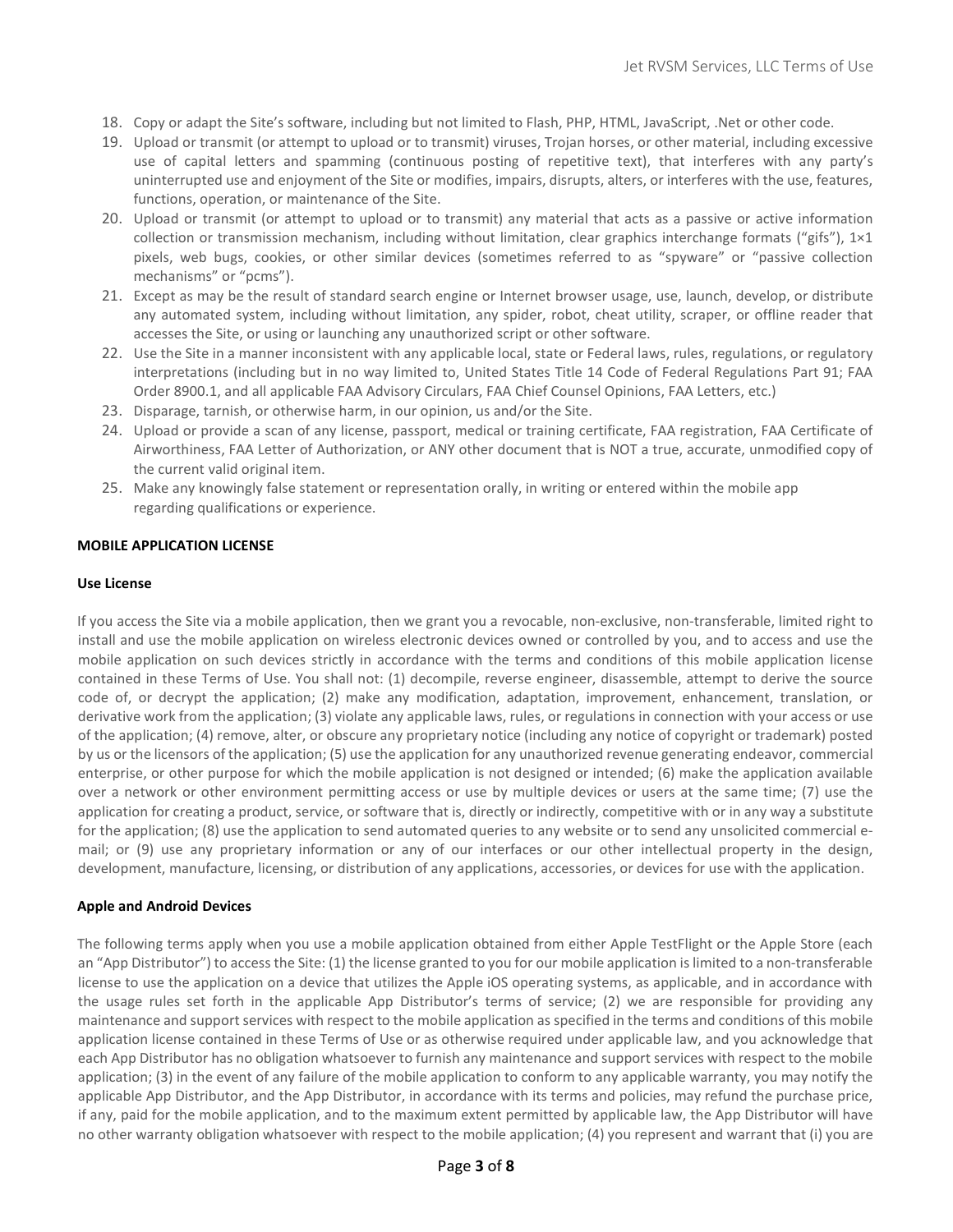not located in a country that is subject to a U.S. government embargo, or that has been designated by the U.S. government as a "terrorist supporting" country and (ii) you are not listed on any U.S. government list of prohibited or restricted parties; (5) you must comply with applicable third-party terms of agreement when using the mobile application, e.g., if you have a VoIP application, then you must not be in violation of their wireless data service agreement when using the mobile application; and (6) you acknowledge and agree that the App Distributors are third-party beneficiaries of the terms and conditions in this mobile application license contained in these Terms of Use, and that each App Distributor will have the right (and will be deemed to have accepted the right) to enforce the terms and conditions in this mobile application license contained in these Terms of Use against you as a third-party beneficiary thereof.

## **SUBMISSIONS**

You acknowledge and agree that any questions, comments, suggestions, ideas, feedback, or other information regarding the Site ("Submissions") provided by you to us are non-confidential and shall become our sole property. We shall own exclusive rights, including all intellectual property rights, and shall be entitled to the unrestricted use and dissemination of these Submissions for any lawful purpose, commercial or otherwise, without acknowledgment or compensation to you. You hereby waive all moral rights to any such Submissions, and you hereby warrant that any such Submissions are original with you or that you have the right to submit such Submissions. You agree there shall be no recourse against us for any alleged or actual infringement or misappropriation of any proprietary right in your Submissions.

## SITE MANAGEMENT

We reserve the right, but not the obligation, to: (1) monitor the Site for violations of these Terms of Use; (2) take appropriate legal action against anyone who, in our sole discretion, violates the law or these Terms of Use, including without limitation, reporting such user to law enforcement authorities (including the FAA Enforcement Office or FAA Flight Standards); (3) in our sole discretion and without limitation, refuse, restrict access to, limit the availability of, or disable (to the extent technologically feasible) any of your Contributions or any portion thereof; (4) in our sole discretion and without limitation, notice, or liability, to remove from the Site or otherwise disable all files and content that are excessive in size or are in any way burdensome to our systems; and (5) otherwise manage the Site in a manner designed to protect our rights and property and to facilitate the proper functioning of the Site.

## PRIVACY POLICY

We care about data privacy and security. By using the Site, you agree to be bound by our Privacy Policy posted on the Site, which is incorporated into these Terms of Use. Please be advised the Site is hosted in the United States. If you access the Site from the European Union, Asia, or any other region of the world with laws or other requirements governing personal data collection, use, or disclosure that differ from applicable laws in the United States, then through your continued use of the Site, you are transferring your data to the United States, and you expressly consent to have your data transferred to and processed in the United States. Further, we do not knowingly accept, request, or solicit information from children or knowingly market to children. Therefore, in accordance with the U.S. Children's Online Privacy Protection Act, if we receive actual knowledge that anyone under the age of 13 has provided personal information to us, regardless of parental consent or not, we will delete that information from the Site as quickly as is reasonably practical.

#### TERM AND TERMINATION

These Terms of Use shall remain in full force and effect while you use the Site. WITHOUT LIMITING ANY OTHER PROVISION OF THESE TERMS OF USE, WE RESERVE THE RIGHT TO, IN OUR SOLE DISCRETION AND WITHOUT NOTICE OR LIABILITY, DENY ACCESS TO AND USE OF THE SITE (INCLUDING BLOCKING CERTAIN IP ADDRESSES), TO ANY PERSON FOR ANY REASON OR FOR NO REASON, INCLUDING WITHOUT LIMITATION FOR BREACH OF ANY REPRESENTATION, WARRANTY, OR COVENANT CONTAINED IN THESE TERMS OF USE OR OF ANY APPLICABLE LAW OR REGULATION. WE MAY TERMINATE YOUR USE OR PARTICIPATION IN THE SITE OR DELETE YOUR ACCOUNT AND ANY CONTENT OR INFORMATION THAT YOU POSTED AT ANY TIME, WITHOUT WARNING, IN OUR SOLE DISCRETION.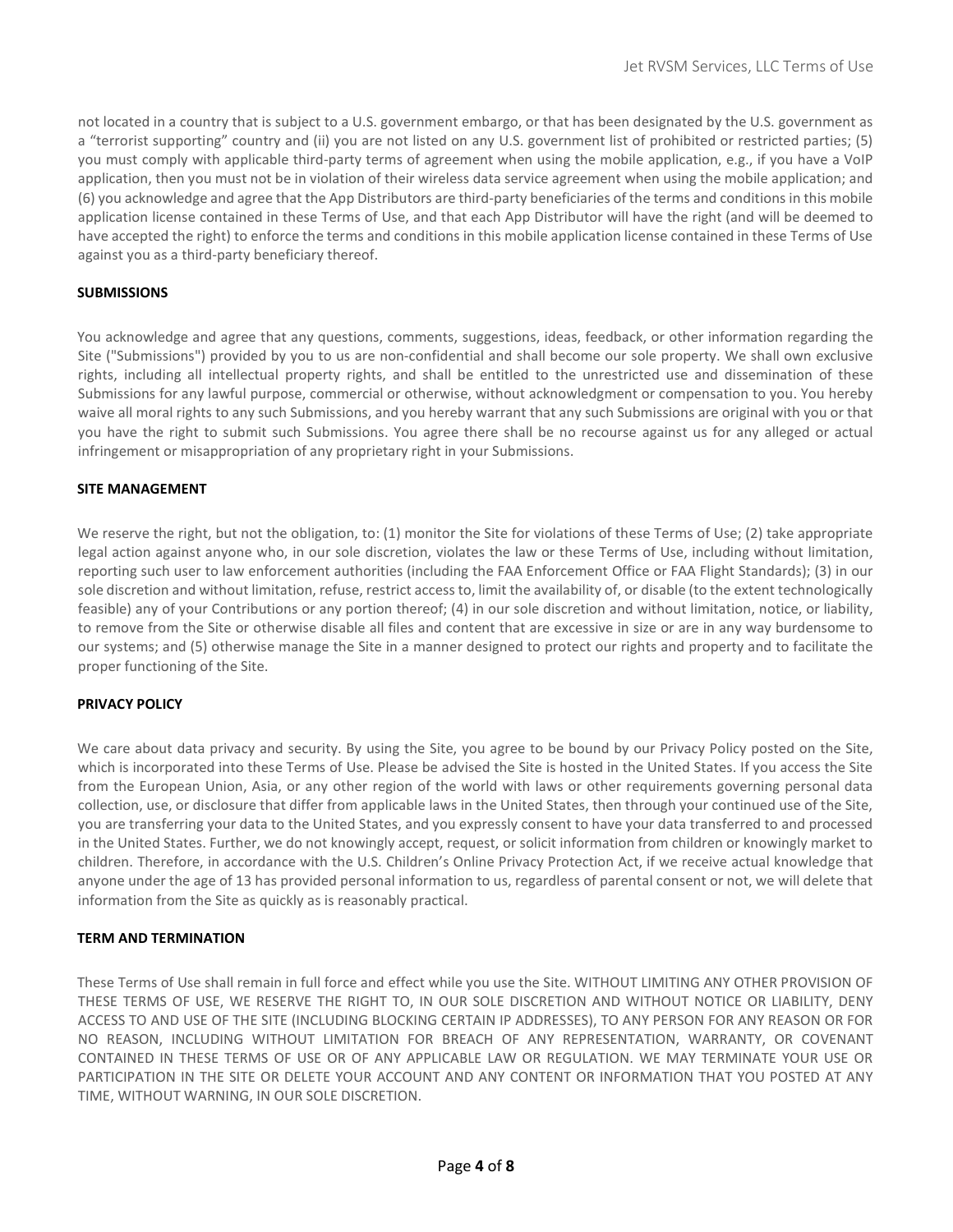If we terminate or suspend your account for any reason, you are prohibited from registering and creating a new account under your name, a fake or borrowed name, or the name of any third party, even if you may be acting on behalf of the third party. In addition to terminating or suspending your account, we reserve the right to take appropriate legal action, including without limitation pursuing civil, criminal, and injunctive redress.

#### MODIFICATIONS AND INTERRUPTIONS

We reserve the right to change, modify, or remove the contents of the Site at any time or for any reason at our sole discretion without notice. However, we have no obligation to update any information on our Site. We also reserve the right to modify or discontinue all or part of the Site without notice at any time. We will not be liable to you or any third party for any modification, price change, suspension, or discontinuance of the Site.

We cannot guarantee the Site will be available at all times. We may experience hardware, software, or other problems or need to perform maintenance related to the Site, resulting in interruptions, delays, or errors. We reserve the right to change, revise, update, suspend, discontinue, or otherwise modify the Site at any time or for any reason without notice to you. You agree that we have no liability whatsoever for any loss, damage, or inconvenience caused by your inability to access or use the Site during any downtime or discontinuance of the Site. Nothing in these Terms of Use will be construed to obligate us to maintain and support the Site or to supply any corrections, updates, or releases in connection therewith.

## GOVERNING LAW

These Terms of Use and your use of the Site are governed by and construed in accordance with the laws of the State of California applicable to agreements made and to be entirely performed within the State of California, without regard to its conflict of law principles.

# DISPUTE RESOLUTION

#### Informal Negotiations

To expedite resolution and control the cost of any dispute, controversy, or claim related to these Terms of Use (each a "Dispute" and collectively, the "Disputes") brought by either you or us (individually, a "Party" and collectively, the "Parties"), the Parties agree to first attempt to negotiate any Dispute (except those Disputes expressly provided below) informally for at least forty five (45) calendar days before initiating arbitration. Such informal negotiations commence upon written notice from one Party to the other Party.

#### Binding Arbitration

If the Parties are unable to resolve a Dispute through informal negotiations, the Dispute (except those Disputes expressly excluded below) will be finally and exclusively resolved by binding arbitration. YOU UNDERSTAND THAT WITHOUT THIS PROVISION, YOU WOULD HAVE THE RIGHT TO SUE IN COURT AND HAVE A JURY TRIAL. The arbitration shall be commenced and conducted under the Commercial Arbitration Rules of the American Arbitration Association ("AAA") and, where appropriate, the AAA's Supplementary Procedures for Consumer Related Disputes ("AAA Consumer Rules"), both of which are available at the AAA website www.adr.org. Your arbitration fees and your share of arbitrator compensation shall be governed by the AAA Consumer Rules and, where appropriate, limited by the AAA Consumer Rules. The arbitration may be conducted in person, through the submission of documents, by phone, or online. The arbitrator will make a decision in writing but need not provide a statement of reasons unless requested by either Party. The arbitrator must follow applicable law, and any award may be challenged if the arbitrator fails to do so. Except where otherwise required by the applicable AAA rules or applicable law, the arbitration will take place in San Francisco County, California. Except as otherwise provided herein, the Parties may litigate in court to compel arbitration, stay proceedings pending arbitration, or to confirm, modify, vacate, or enter judgment on the award entered by the arbitrator.

If for any reason, a Dispute proceeds in court rather than arbitration, the Dispute shall be commenced or prosecuted in the state and federal courts located in San Francisco County, California, and the Parties hereby consent to, and waive all defenses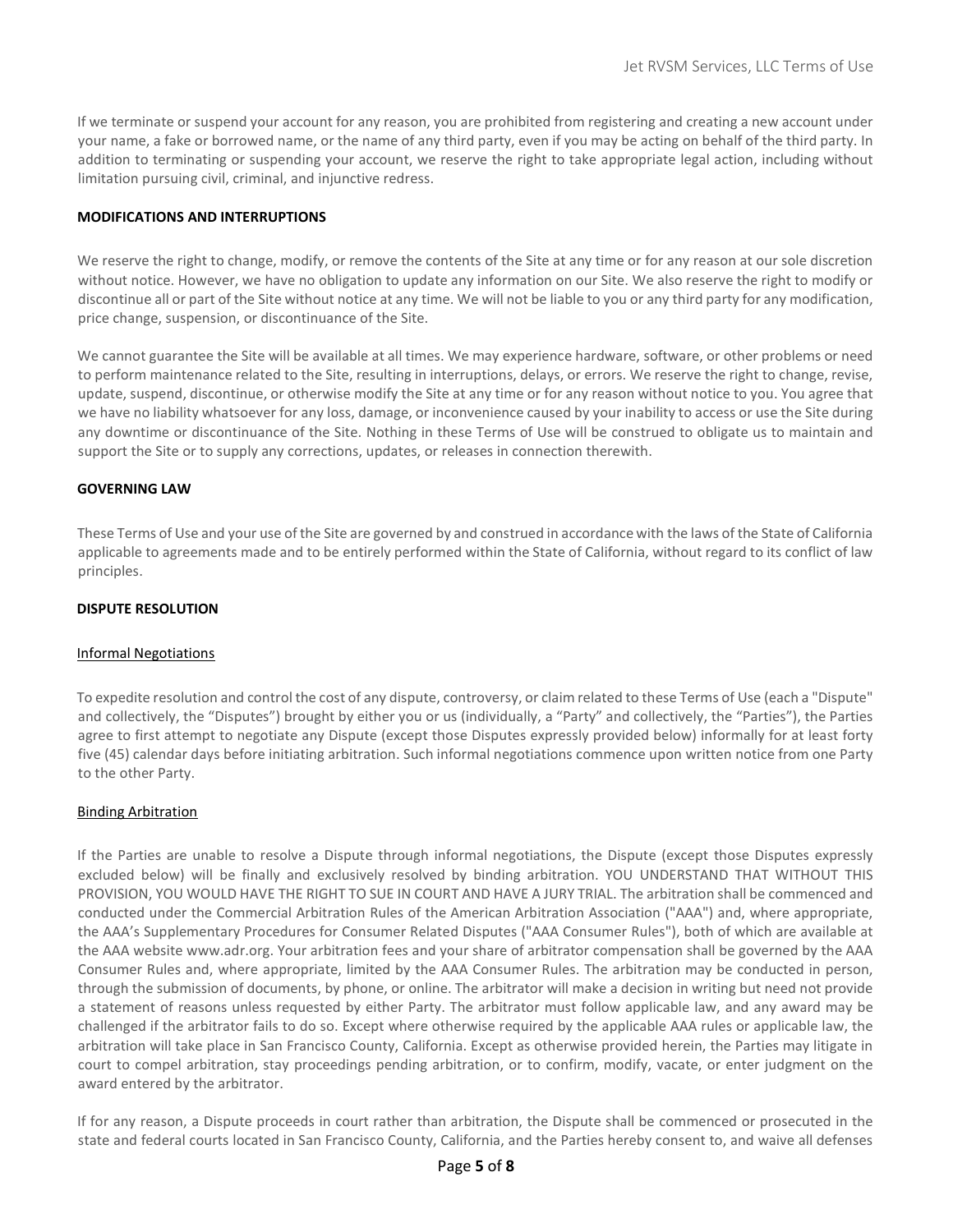of lack of personal jurisdiction, and forum non conveniens with respect to venue and jurisdiction in such state and federal courts. Application of the United Nations Convention on Contracts for the International Sale of Goods and the Uniform Computer Information Transaction Act (UCITA) are excluded from these Terms of Use.

In no event shall any Dispute brought by either Party related in any way to the Site be commenced more than one (1) years after the cause of action arose. If this provision is found to be illegal or unenforceable, then neither Party will elect to arbitrate any Dispute falling within that portion of this provision found to be illegal or unenforceable and such Dispute shall be decided by a court of competent jurisdiction within the courts listed for jurisdiction above, and the Parties agree to submit to the personal jurisdiction of that court.

# Restrictions

The Parties agree that any arbitration shall be limited to the Dispute between the Parties individually. To the full extent permitted by law, (a) no arbitration shall be joined with any other proceeding; (b) there is no right or authority for any Dispute to be arbitrated on a class-action basis or to utilize class action procedures; and (c) there is no right or authority for any Dispute to be brought in a purported representative capacity on behalf of the general public or any other persons.

## Exceptions to Informal Negotiations and Arbitration

The Parties agree that the following Disputes are not subject to the above provisions concerning informal negotiations and binding arbitration: (a) any Disputes seeking to enforce or protect, or concerning the validity of, any of the intellectual property rights of a Party; (b) any Dispute related to, or arising from, allegations of theft, piracy, invasion of privacy, or unauthorized use; and (c) any claim for injunctive relief. If this provision is found to be illegal or unenforceable, then neither Party will elect to arbitrate any Dispute falling within that portion of this provision found to be illegal or unenforceable and such Dispute shall be decided by a court of competent jurisdiction within the courts listed for jurisdiction above, and the Parties agree to submit to the personal jurisdiction of that court.

# **CORRECTIONS**

There may be information on the Site that contains typographical errors, inaccuracies, or omissions, including descriptions, pricing, availability, and various other information. We reserve the right to correct any errors, inaccuracies, or omissions and to change or update the information on the Site at any time, without prior notice.

# DISCLAIMER

THE SITE IS PROVIDED ON AN AS-IS AND AS-AVAILABLE BASIS. YOU AGREE THAT YOUR USE OF THE SITE AND OUR SERVICES WILL BE AT YOUR SOLE RISK. TO THE FULLEST EXTENT PERMITTED BY LAW, WE DISCLAIM ALL WARRANTIES, EXPRESS OR IMPLIED, IN CONNECTION WITH THE SITE AND YOUR USE THEREOF, INCLUDING, WITHOUT LIMITATION, THE IMPLIED WARRANTIES OF MERCHANTABILITY, FITNESS FOR A PARTICULAR PURPOSE, AND NON-INFRINGEMENT. WE MAKE NO WARRANTIES OR REPRESENTATIONS ABOUT THE ACCURACY OR COMPLETENESS OF THE SITE'S CONTENT OR THE CONTENT OF ANY WEBSITES LINKED TO THE SITE AND WE WILL ASSUME NO LIABILITY OR RESPONSIBILITY FOR ANY (1) ERRORS, MISTAKES, OR INACCURACIES OF CONTENT AND MATERIALS, (2) PERSONAL INJURY OR PROPERTY DAMAGE, OF ANY NATURE WHATSOEVER, RESULTING FROM YOUR ACCESS TO AND USE OF THE SITE, (3) ANY UNAUTHORIZED ACCESS TO OR USE OF OUR SECURE SERVERS AND/OR ANY AND ALL PERSONAL INFORMATION AND/OR FINANCIAL INFORMATION STORED THEREIN, (4) ANY INTERRUPTION OR CESSATION OF TRANSMISSION TO OR FROM THE SITE, (5) ANY BUGS, VIRUSES, TROJAN HORSES, OR THE LIKE WHICH MAY BE TRANSMITTED TO OR THROUGH THE SITE BY ANY THIRD PARTY, AND/OR (6) ANY ERRORS OR OMISSIONS IN ANY CONTENT AND MATERIALS OR FOR ANY LOSS OR DAMAGE OF ANY KIND INCURRED AS A RESULT OF THE USE OF ANY CONTENT POSTED, TRANSMITTED, OR OTHERWISE MADE AVAILABLE VIA THE SITE. WE DO NOT WARRANT, ENDORSE, GUARANTEE, OR ASSUME RESPONSIBILITY FOR ANY PRODUCT OR SERVICE ADVERTISED OR OFFERED BY A THIRD PARTY THROUGH THE SITE, ANY HYPERLINKED WEBSITE, OR ANY WEBSITE OR MOBILE APPLICATION FEATURED IN ANY BANNER OR OTHER ADVERTISING, AND WE WILL NOT BE A PARTY TO OR IN ANY WAY BE RESPONSIBLE FOR MONITORING ANY TRANSACTION BETWEEN YOU AND ANY THIRD-PARTY PROVIDERS OF PRODUCTS OR SERVICES. AS WITH THE PURCHASE OF A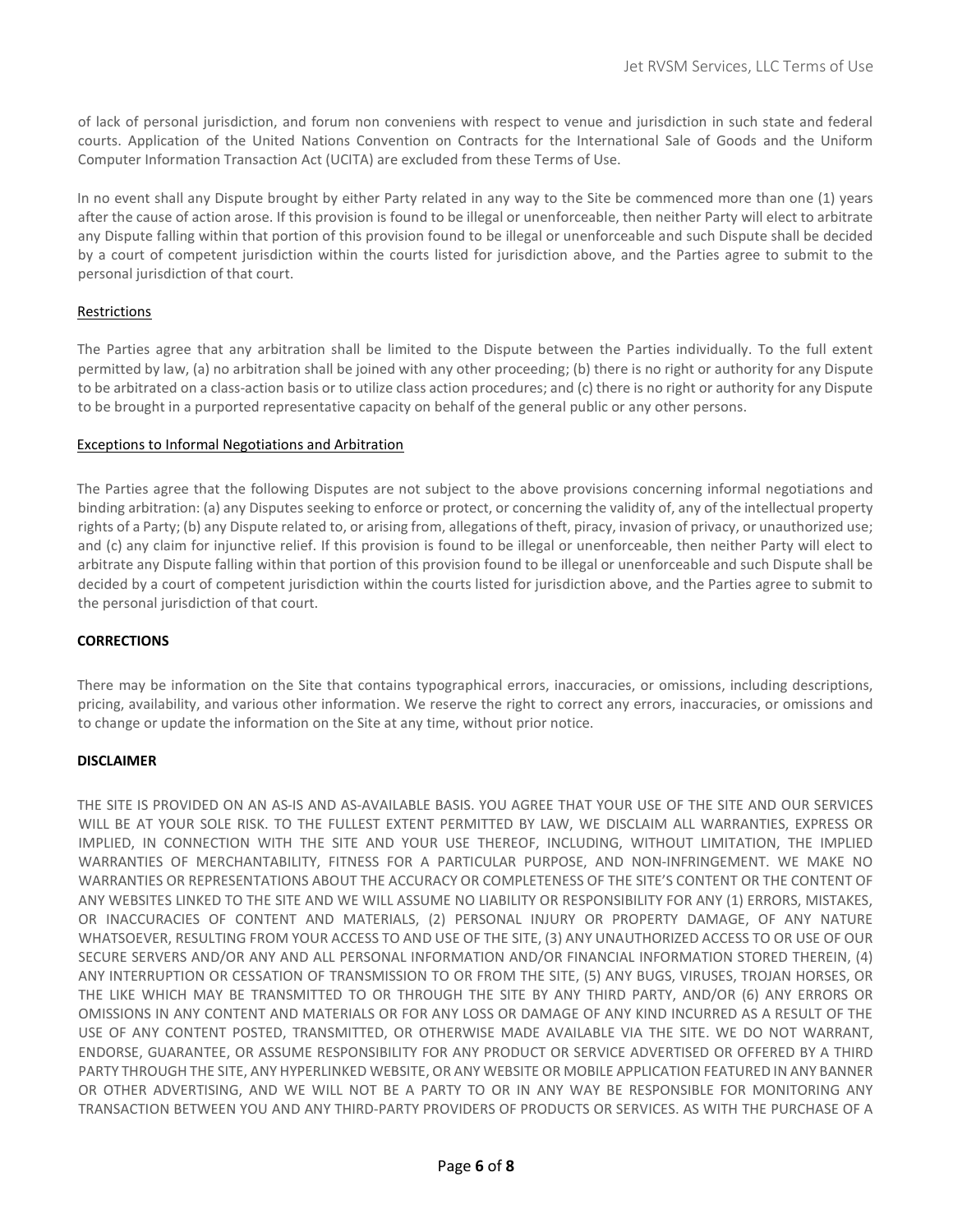PRODUCT OR SERVICE THROUGH ANY MEDIUM OR IN ANY ENVIRONMENT, YOU SHOULD USE YOUR BEST JUDGMENT AND EXERCISE CAUTION WHERE APPROPRIATE.

# LIMITATIONS OF LIABILITY

IN NO EVENT WILL WE OR OUR DIRECTORS, EMPLOYEES, OR AGENTS BE LIABLE TO YOU OR ANY THIRD PARTY FOR ANY DIRECT, INDIRECT, CONSEQUENTIAL, EXEMPLARY, INCIDENTAL, SPECIAL, OR PUNITIVE DAMAGES, INCLUDING LOST PROFIT, LOST REVENUE, LOSS OF DATA, OR OTHER DAMAGES ARISING FROM YOUR USE OF THE SITE, EVEN IF WE HAVE BEEN ADVISED OF THE POSSIBILITY OF SUCH DAMAGES. NOTWITHSTANDING ANYTHING TO THE CONTRARY CONTAINED HEREIN, OUR LIABILITY TO YOU FOR ANY CAUSE WHATSOEVER AND REGARDLESS OF THE FORM OF THE ACTION, WILL AT ALL TIMES BE LIMITED TO \$2,500.00 USD. CERTAIN STATE LAWS DO NOT ALLOW LIMITATIONS ON IMPLIED WARRANTIES OR THE EXCLUSION OR LIMITATION OF CERTAIN DAMAGES. IF THESE LAWS APPLY TO YOU, SOME OR ALL OF THE ABOVE DISCLAIMERS OR LIMITATIONS MAY NOT APPLY TO YOU, AND YOU MAY HAVE ADDITIONAL RIGHTS.

# INDEMNIFICATION

You agree to defend, indemnify, and hold us harmless, including our subsidiaries, affiliates, and all of our respective officers, agents, partners, and employees, from and against any loss, damage, liability, claim, or demand, including reasonable attorneys' fees and expenses, made by any third party due to or arising out of: (1) use of the Site; (2) breach of these Terms of Use; (3) any breach of your representations and warranties set forth in these Terms of Use; (4) your violation of the rights of a third party, including but not limited to intellectual property rights; or (5) any overt harmful act toward any other user of the Site with whom you connected via the Site. Notwithstanding the foregoing, we reserve the right, at your expense, to assume the exclusive defense and control of any matter for which you are required to indemnify us, and you agree to cooperate, at your expense, with our defense of such claims. We will use reasonable efforts to notify you of any such claim, action, or proceeding which is subject to this indemnification upon becoming aware of it.

# USER DATA

We will maintain certain data that you transmit to the Site for the purpose of managing the performance of the Site, as well as data relating to your use of the Site. Although we perform regular routine backups of data, you are solely responsible for all data that you transmit or that relates to any activity you have undertaken using the Site. You agree that we shall have no liability to you for any loss or corruption of any such data, and you hereby waive any right of action against us arising from any such loss or corruption of such data.

# ELECTRONIC COMMUNICATIONS, TRANSACTIONS, AND SIGNATURES

Visiting the Site, completing online forms, sending us emails, and executing digital agreements are electronic communications. You consent to receive electronic communications, and you agree that all agreements, notices, disclosures, and other communications we provide to you electronically, via email and on the Site, satisfy any legal requirement that such communication be in writing. YOU HEREBY AGREE TO THE USE OF ELECTRONIC SIGNATURES, CONTRACTS, ORDERS, AND OTHER RECORDS, AND TO ELECTRONIC DELIVERY OF NOTICES, POLICIES, AND RECORDS OF TRANSACTIONS INITIATED OR COMPLETED BY US OR VIA THE SITE. You hereby waive any rights or requirements under any statutes, regulations, rules, ordinances, or other laws in any jurisdiction which require an original signature or delivery or retention of non-electronic records, or to payments or the granting of credits by any means other than electronic means.

# CALIFORNIA USERS AND RESIDENTS

If any complaint with us is not satisfactorily resolved, you can contact the Complaint Assistance Unit of the Division of Consumer Services of the California Department of Consumer Affairs in writing at 1625 North Market Blvd., Suite N 112, Sacramento, California 95834 or by telephone at (800) 952-5210 or (916) 445-1254.